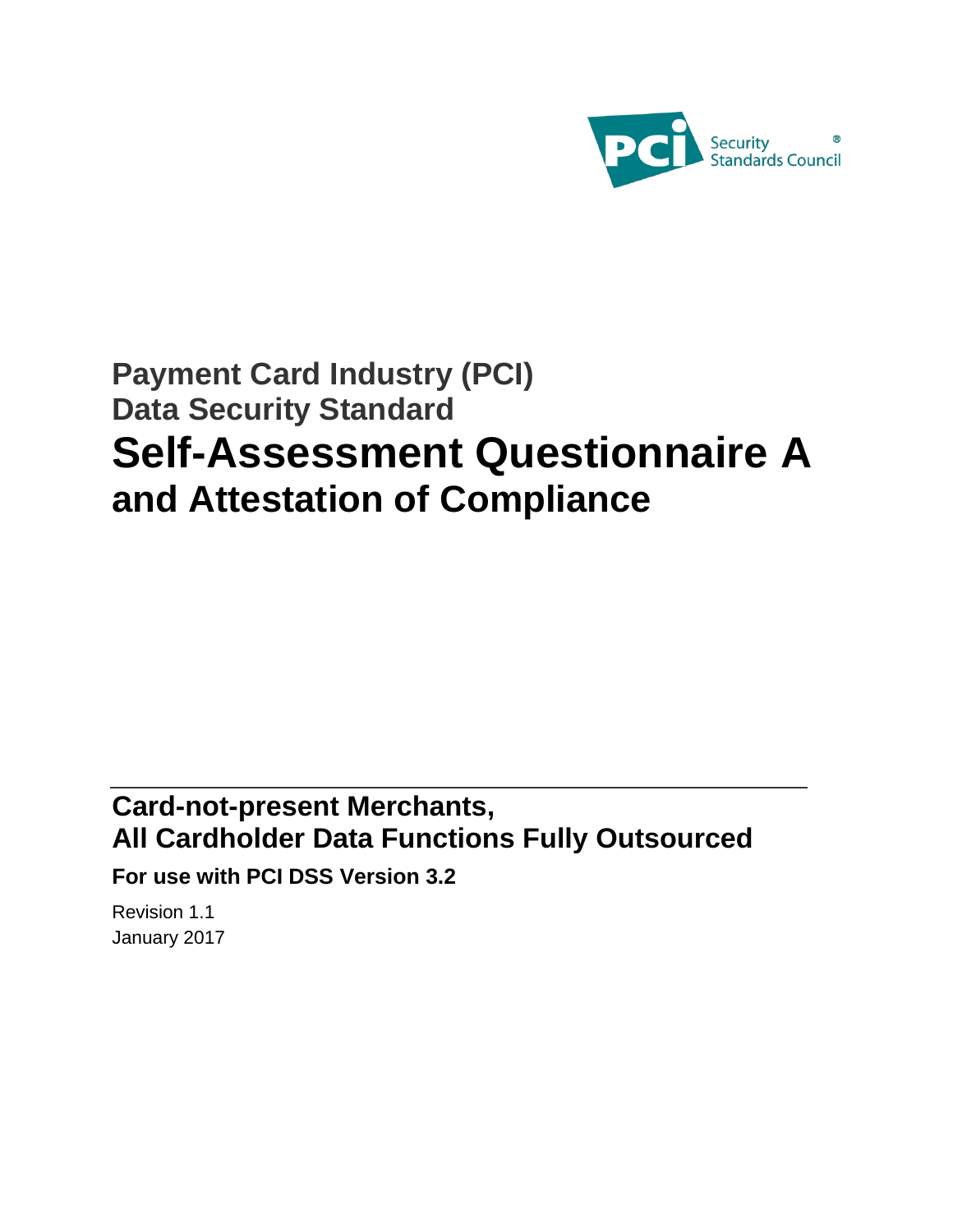

# **Document Changes**

| Date             | <b>PCI DSS</b><br><b>Version</b> | <b>SAQ</b><br><b>Revision</b> | <b>Description</b>                                                                                                                          |
|------------------|----------------------------------|-------------------------------|---------------------------------------------------------------------------------------------------------------------------------------------|
| October 2008     | 1.2                              |                               | To align content with new PCI DSS v1.2 and to<br>implement minor changes noted since original v1.1.                                         |
| October 2010     | 2.0                              |                               | To align content with new PCI DSS v2.0 requirements<br>and testing procedures.                                                              |
| February 2014    | 3.0                              |                               | To align content with PCI DSS v3.0 requirements and<br>testing procedures and incorporate additional response<br>options.                   |
| April 2015       | 3.1                              |                               | Updated to align with PCI DSS v3.1. For details of PCI<br>DSS changes, see PCI DSS - Summary of Changes<br>from PCI DSS Version 3.0 to 3.1. |
| <b>July 2015</b> | 3.1                              | 1.1                           | Updated version numbering to align with other SAQs.                                                                                         |
| April 2016       | 3.2                              | 1.0                           | Updated to align with PCI DSS v3.2. For details of PCI<br>DSS changes, see PCI DSS - Summary of Changes<br>from PCI DSS Version 3.1 to 3.2. |
|                  |                                  |                               | Requirements added from PCI DSS v3.2 Requirements<br>2, 8, and 12.                                                                          |
| January 2017     | 3.2                              | 1.1                           | Updated Document Changes to clarify requirements<br>added in the April 2016 update.                                                         |
|                  |                                  |                               | Added note to Before You Begin section to clarify intent<br>of inclusion of PCI DSS Requirements 2 and 8.                                   |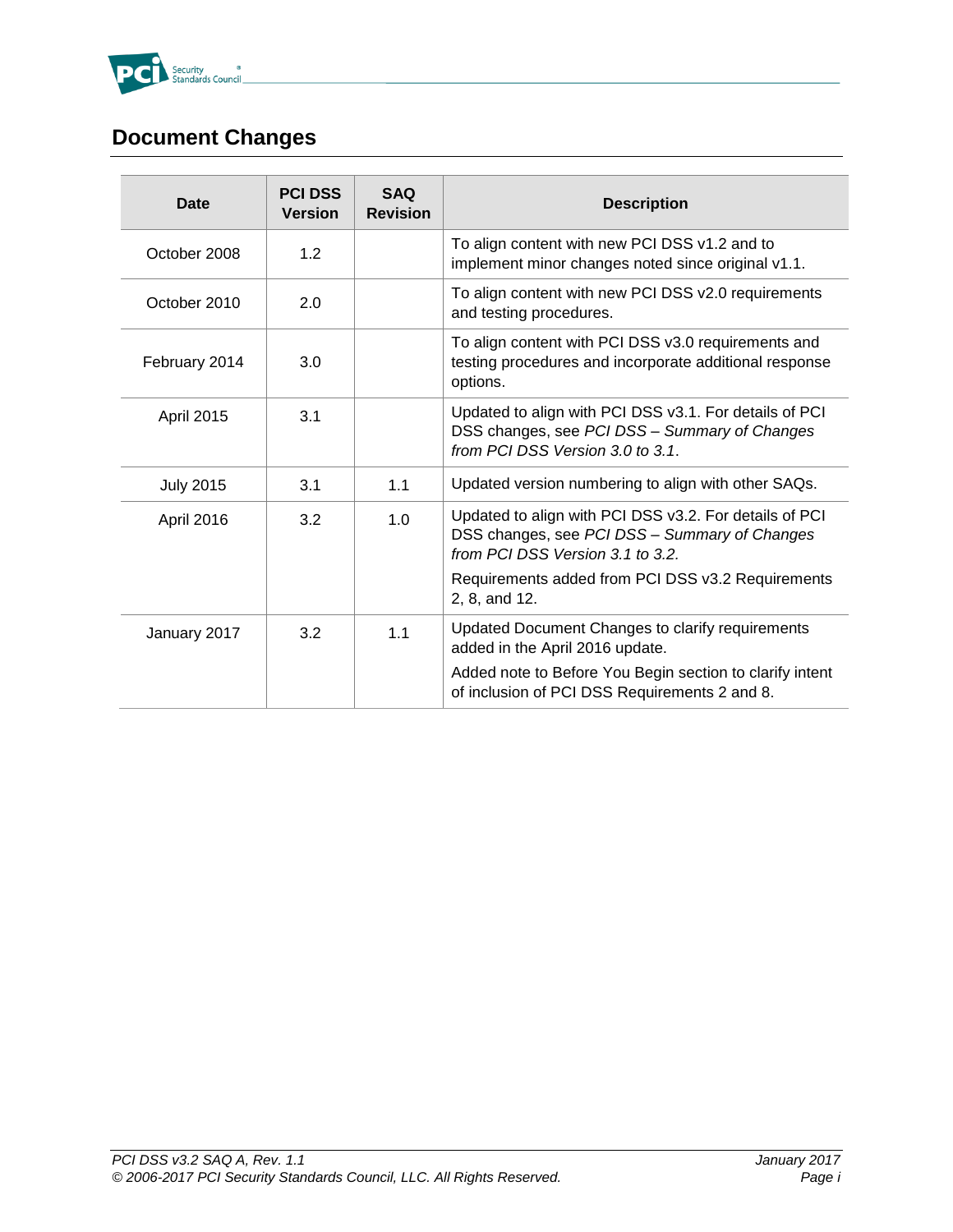

# **Table of Contents**

|                | Legal Exception (and the communication of the contract of the value of the value of the contract of the value o |  |
|----------------|-----------------------------------------------------------------------------------------------------------------|--|
|                |                                                                                                                 |  |
|                |                                                                                                                 |  |
|                |                                                                                                                 |  |
| Requirement 2: | Do not use vendor-supplied defaults for system passwords and other security                                     |  |
|                |                                                                                                                 |  |
| Requirement 8: |                                                                                                                 |  |
| Requirement 9: |                                                                                                                 |  |
|                |                                                                                                                 |  |
|                | Requirement 12: Maintain a policy that addresses information security for all personnel  8                      |  |
|                |                                                                                                                 |  |
| Appendix A1:   | Additional PCI DSS Requirements for Shared Hosting Providers 10                                                 |  |
| Appendix A2:   | Additional PCI DSS Requirements for Entities using SSL/early TLS 10                                             |  |
| Appendix A3:   |                                                                                                                 |  |
|                |                                                                                                                 |  |
|                |                                                                                                                 |  |
|                | Section 3: Validation and Attestation Details …………………………………………………………………13                                       |  |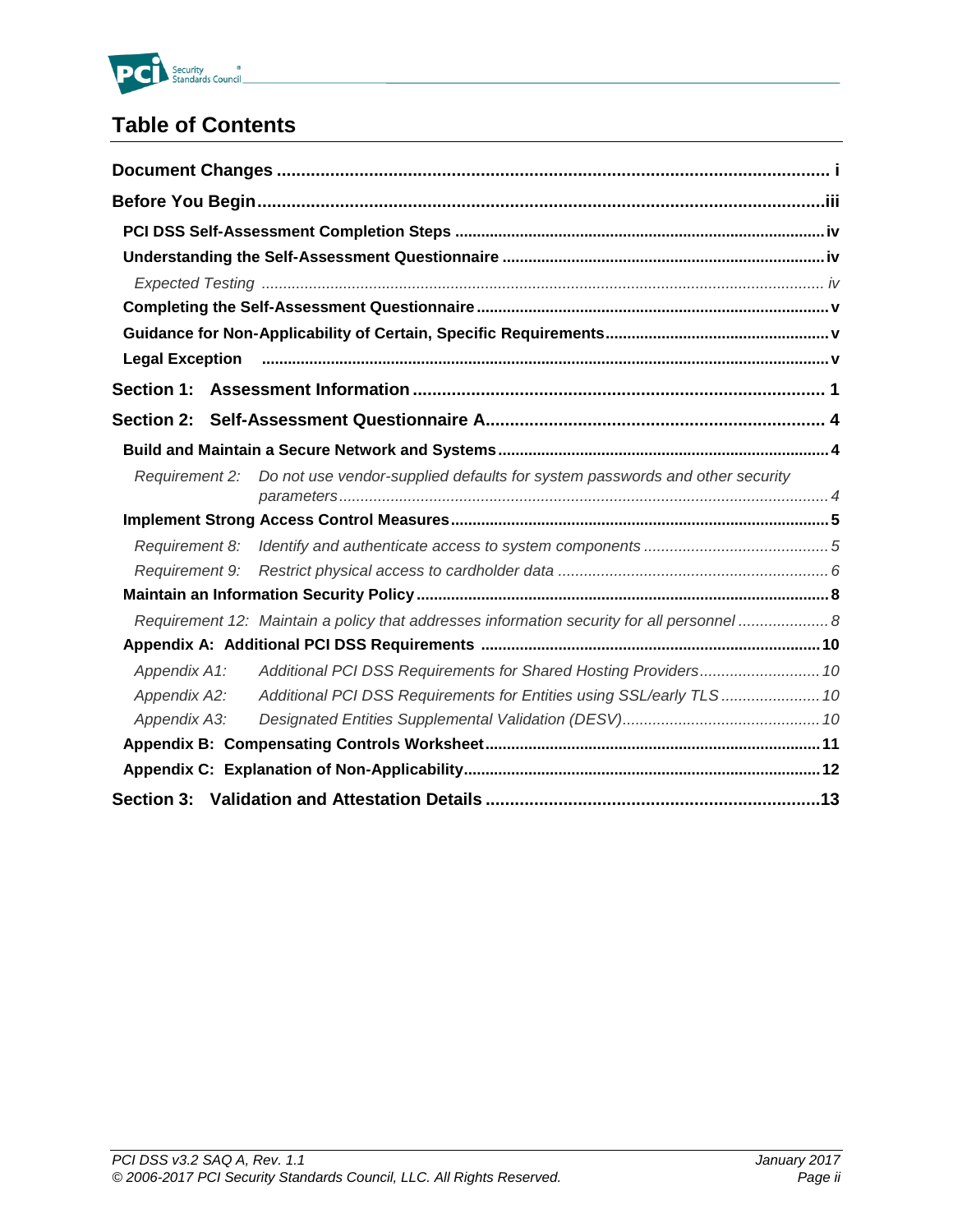

# **Before You Begin**

SAQ A has been developed to address requirements applicable to merchants whose cardholder data functions are completely outsourced to validated third parties, where the merchant retains only paper reports or receipts with cardholder data.

SAQ A merchants may be either e-commerce or mail/telephone-order merchants (card-not-present), and do not store, process, or transmit any cardholder data in electronic format on their systems or premises.

SAQ A merchants confirm that, for this payment channel:

- Your company accepts only card-not-present (e-commerce or mail/telephone-order) transactions;
- All processing of cardholder data is entirely outsourced to PCI DSS validated third-party service providers;
- Your company does not electronically store, process, or transmit any cardholder data on your systems or premises, but relies entirely on a third party(s) to handle all these functions;
- Your company has confirmed that all third party(s) handling storage, processing, and/or transmission of cardholder data are PCI DSS compliant; **and**
- Any cardholder data your company retains is on paper (for example, printed reports or receipts), and these documents are not received electronically.

#### *Additionally, for e-commerce channels:*

 All elements of the payment page(s) delivered to the consumer's browser originate only and directly from a PCI DSS validated third-party service provider(s).

### *This SAQ is not applicable to face-to-face channels.*

This shortened version of the SAQ includes questions that apply to a specific type of small merchant environment, as defined in the above eligibility criteria. If there are PCI DSS requirements applicable to your environment that are not covered in this SAQ, it may be an indication that this SAQ is not suitable for your environment. Additionally, you must still comply with all applicable PCI DSS requirements in order to be PCI DSS compliant.

*Note: For this SAQ, PCI DSS Requirements that address the protection of computer systems (for example, Requirements 2 and 8) apply to e-commerce merchants that redirect customers from their website to a third party for payment processing, and specifically to the merchant webserver upon which the redirection mechanism is located. Mail order/telephone order (MOTO) or e-commerce merchants that have completely outsourced all operations (where there is no redirection mechanism from the merchant to the third party) and therefore do not have any systems in scope for this SAQ, would consider these requirements to be "not applicable." Refer to guidance on the following pages for how to report requirements that are not applicable.*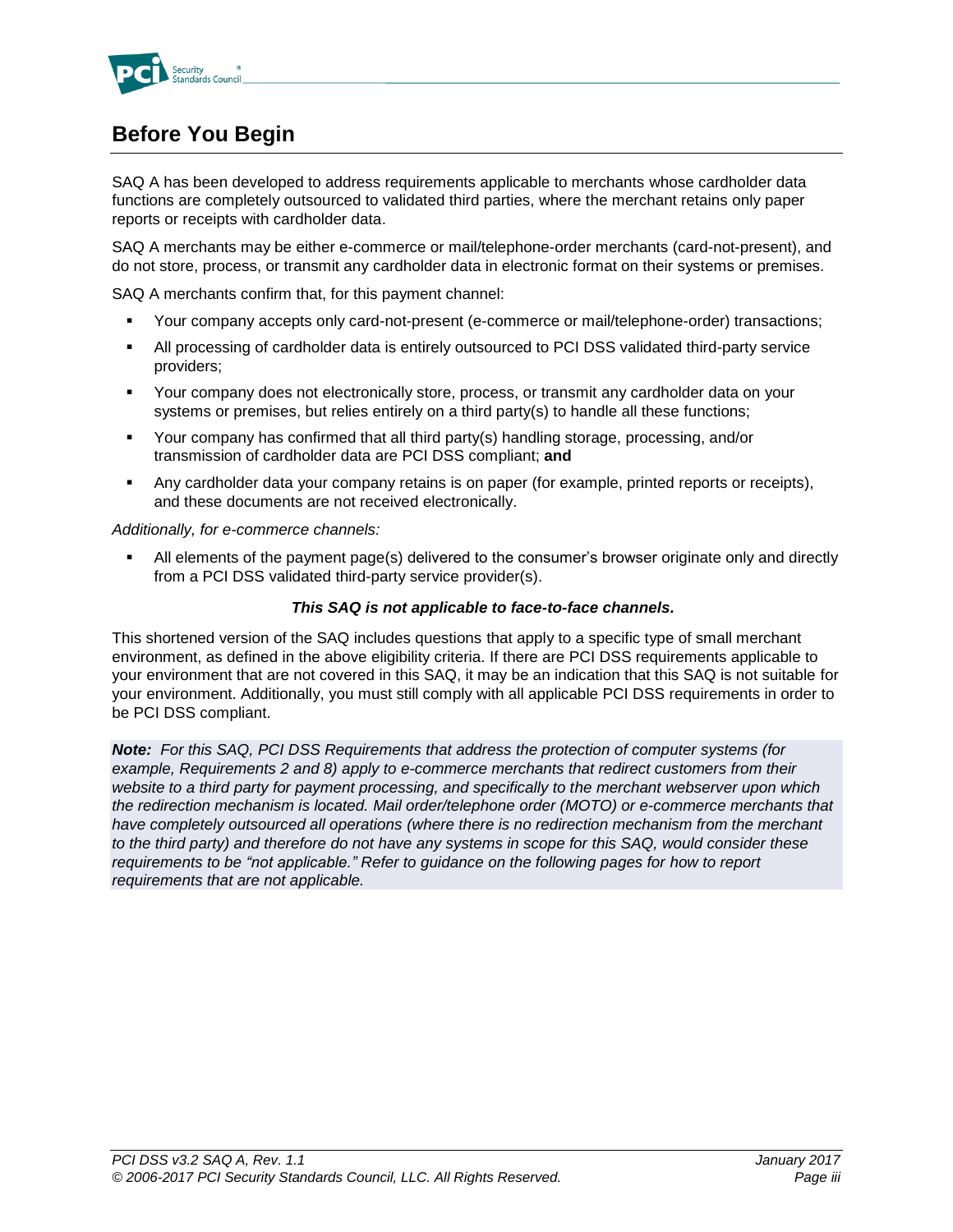

### **PCI DSS Self-Assessment Completion Steps**

- 1. Identify the applicable SAQ for your environment refer to the *Self-Assessment Questionnaire Instructions and Guidelines* document on PCI SSC website for information.
- 2. Confirm that your environment is properly scoped and meets the eligibility criteria for the SAQ you are using (as defined in Part 2g of the Attestation of Compliance).
- 3. Assess your environment for compliance with applicable PCI DSS requirements.
- 4. Complete all sections of this document:
	- Section 1 (Parts 1 & 2 of the AOC) Assessment Information and Executive Summary.
	- Section 2 PCI DSS Self-Assessment Questionnaire (SAQ A)
	- Section 3 (Parts 3 & 4 of the AOC) Validation and Attestation Details and Action Plan for Non-Compliant Requirements (if applicable)
- 5. Submit the SAQ and Attestation of Compliance (AOC), along with any other requested documentation—such as ASV scan reports—to your acquirer, payment brand or other requester.

### **Understanding the Self-Assessment Questionnaire**

The questions contained in the "PCI DSS Question" column in this self-assessment questionnaire are based on the requirements in the PCI DSS.

Additional resources that provide guidance on PCI DSS requirements and how to complete the selfassessment questionnaire have been provided to assist with the assessment process. An overview of some of these resources is provided below:

| <b>Document</b>                                                      | Includes:                                                                                                    |
|----------------------------------------------------------------------|--------------------------------------------------------------------------------------------------------------|
| <b>PCI DSS</b>                                                       | Guidance on Scoping                                                                                          |
| (PCI Data Security Standard                                          | Guidance on the intent of all PCI DSS Requirements                                                           |
| <b>Requirements and Security Assessment</b>                          | Details of testing procedures<br>$\bullet$                                                                   |
| Procedures)                                                          | <b>Guidance on Compensating Controls</b><br>٠                                                                |
| <b>SAQ Instructions and Guidelines</b>                               | Information about all SAQs and their eligibility criteria<br>٠                                               |
| documents                                                            | How to determine which SAQ is right for your<br>٠<br>organization                                            |
| PCI DSS and PA-DSS Glossary of<br>Terms, Abbreviations, and Acronyms | Descriptions and definitions of terms used in the PCI<br>$\bullet$<br>DSS and self-assessment questionnaires |

These and other resources can be found on the PCI SSC website *(www.pcisecuritystandards.org)*. Organizations are encouraged to review the PCI DSS and other supporting documents before beginning an assessment.

### *Expected Testing*

The instructions provided in the "Expected Testing" column are based on the testing procedures in the PCI DSS, and provide a high-level description of the types of testing activities that should be performed in order to verify that a requirement has been met. Full details of testing procedures for each requirement can be found in the PCI DSS.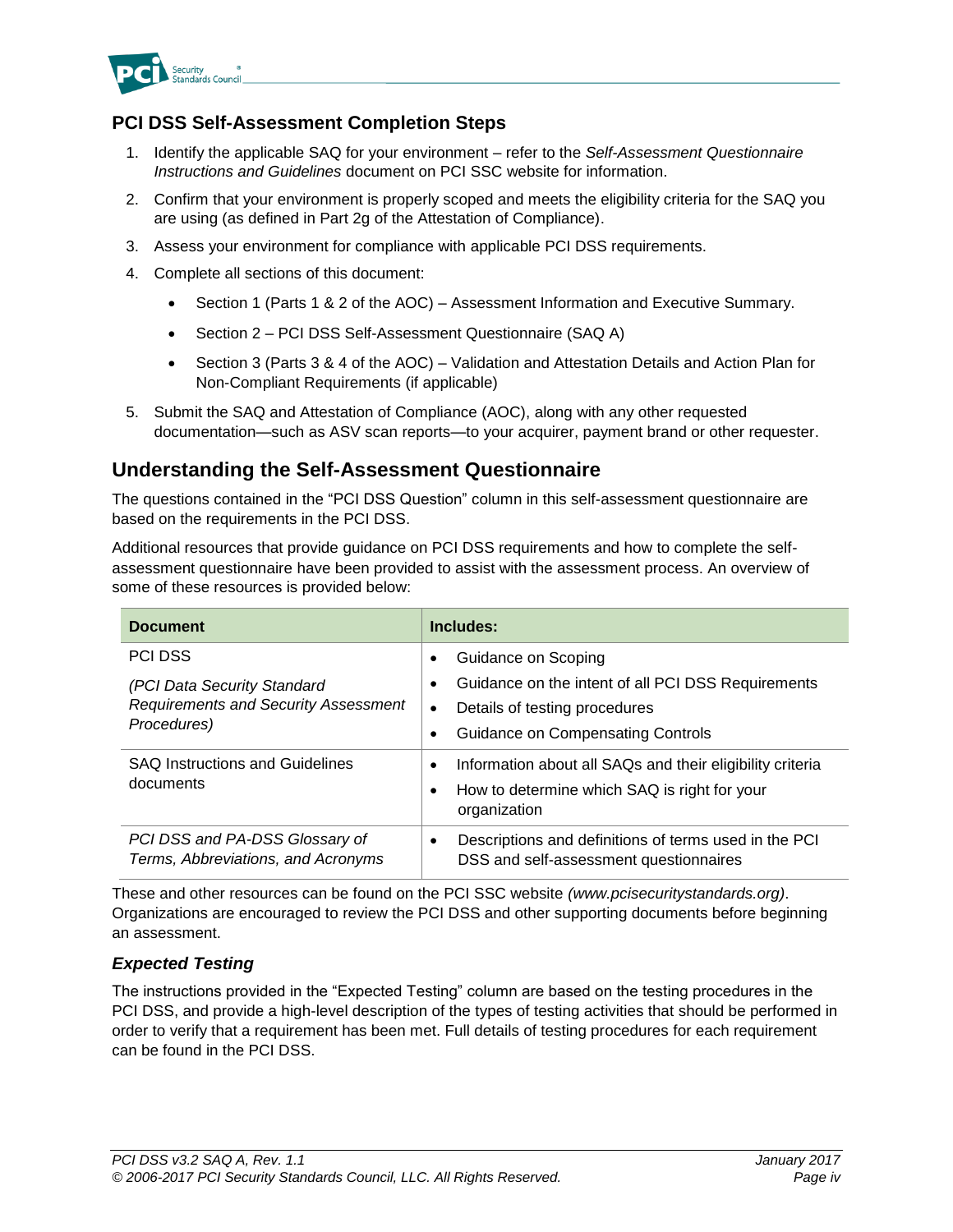

### **Completing the Self-Assessment Questionnaire**

For each question, there is a choice of responses to indicate your company's status regarding that requirement. *Only one response should be selected for each question.*

A description of the meaning for each response is provided in the table below:

| <b>Response</b>                                            | When to use this response:                                                                                                                                                                                                                                                                                                                                                            |
|------------------------------------------------------------|---------------------------------------------------------------------------------------------------------------------------------------------------------------------------------------------------------------------------------------------------------------------------------------------------------------------------------------------------------------------------------------|
| Yes                                                        | The expected testing has been performed, and all elements of the<br>requirement have been met as stated.                                                                                                                                                                                                                                                                              |
| <b>Yes with CCW</b><br>(Compensating<br>Control Worksheet) | The expected testing has been performed, and the requirement has<br>been met with the assistance of a compensating control.<br>All responses in this column require completion of a Compensating<br>Control Worksheet (CCW) in Appendix B of the SAQ.<br>Information on the use of compensating controls and guidance on how<br>to complete the worksheet is provided in the PCI DSS. |
| <b>No</b>                                                  | Some or all elements of the requirement have not been met, or are in<br>the process of being implemented, or require further testing before it will<br>be known if they are in place.                                                                                                                                                                                                 |
| N/A<br>(Not Applicable)                                    | The requirement does not apply to the organization's environment. (See<br>Guidance for Non-Applicability of Certain, Specific Requirements below<br>for examples.)<br>All responses in this column require a supporting explanation in<br>Appendix C of the SAQ.                                                                                                                      |

### **Guidance for Non-Applicability of Certain, Specific Requirements**

If any requirements are deemed not applicable to your environment, select the "N/A" option for that specific requirement, and complete the "Explanation of Non-Applicability" worksheet in Appendix C for each "N/A" entry.

### **Legal Exception**

If your organization is subject to a legal restriction that prevents the organization from meeting a PCI DSS requirement, check the "No" column for that requirement and complete the relevant attestation in Part 3.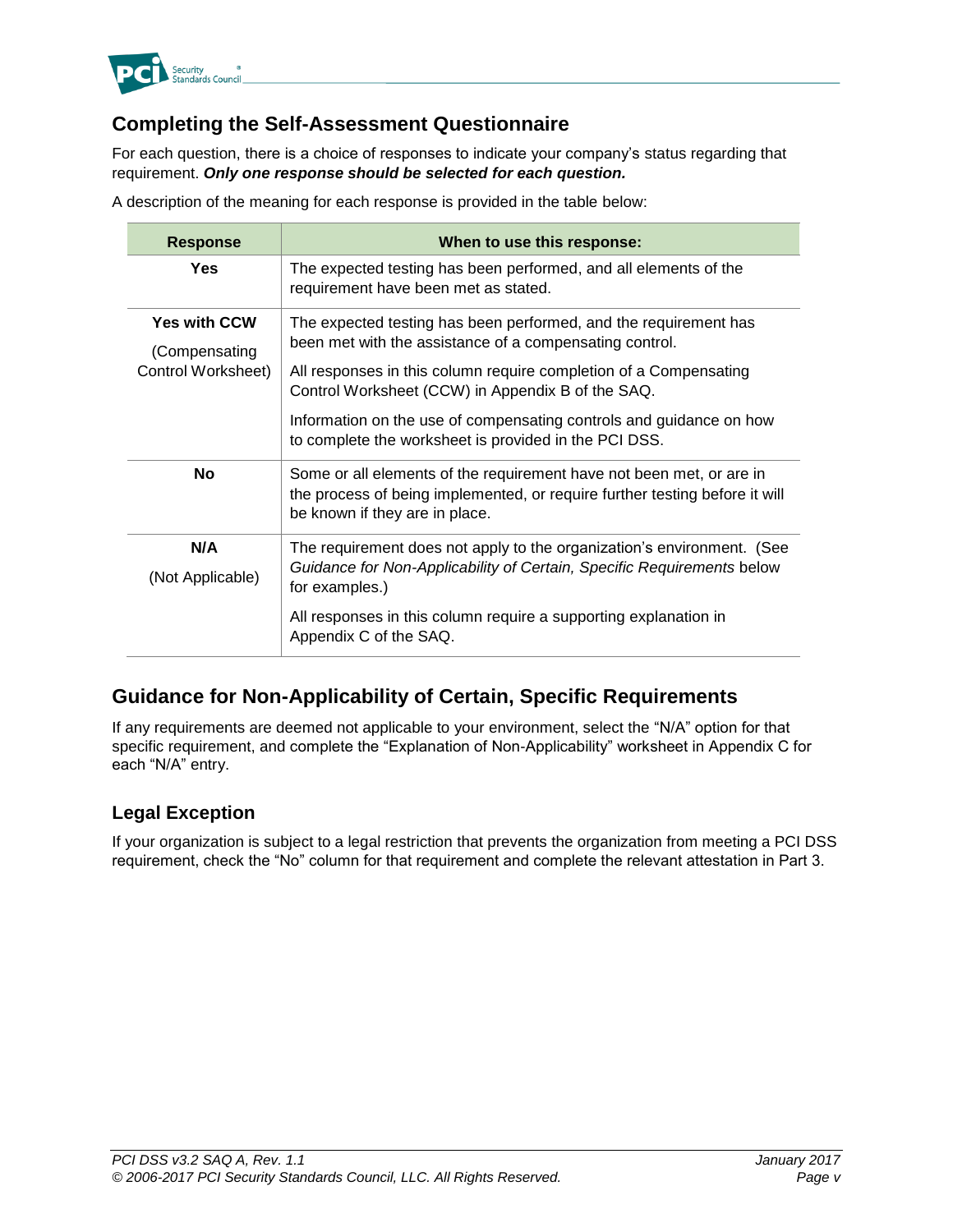

# **Section 1: Assessment Information**

### *Instructions for Submission*

This document must be completed as a declaration of the results of the merchant's self-assessment with the *Payment Card Industry Data Security Standard Requirements and Security Assessment Procedures (PCI DSS).* Complete all sections: The merchant is responsible for ensuring that each section is completed by the relevant parties, as applicable. Contact acquirer (merchant bank) or the payment brands to determine reporting and submission procedures.

### **Part 1. Merchant and Qualified Security Assessor Information**

#### **Part 1a. Merchant Organization Information**

| Company Name:            |          | DBA (doing<br>business as): |      |  |
|--------------------------|----------|-----------------------------|------|--|
| <b>Contact Name:</b>     |          | Title:                      |      |  |
| Telephone:               |          | E-mail:                     |      |  |
| <b>Business Address:</b> |          | City:                       |      |  |
| State/Province:          | Country: |                             | Zip: |  |
| URL:                     |          |                             |      |  |

| Part 1b. Qualified Security Assessor Company Information (if applicable) |          |         |      |
|--------------------------------------------------------------------------|----------|---------|------|
| Company Name:                                                            |          |         |      |
| Lead QSA Contact Name:                                                   |          | Title:  |      |
| Telephone:                                                               |          | E-mail: |      |
| <b>Business Address:</b>                                                 |          | City:   |      |
| State/Province:                                                          | Country: |         | Zip: |
| URL:                                                                     |          |         |      |

| <b>Part 2. Executive Summary</b>                            |                   |                                                                                                                  |  |  |
|-------------------------------------------------------------|-------------------|------------------------------------------------------------------------------------------------------------------|--|--|
| Part 2a. Type of Merchant Business (check all that apply)   |                   |                                                                                                                  |  |  |
| Retailer                                                    | Telecommunication | Grocery and Supermarkets                                                                                         |  |  |
| Petroleum                                                   | E-Commerce        | Mail order/telephone order (MOTO)                                                                                |  |  |
| Others (please specify):<br>$\perp$                         |                   |                                                                                                                  |  |  |
| What types of payment channels does your business<br>serve? |                   | Which payment channels are covered by this SAQ?                                                                  |  |  |
| Mail order/telephone order (MOTO)                           |                   | Mail order/telephone order (MOTO)                                                                                |  |  |
| E-Commerce                                                  |                   | $\Box$ E-Commerce                                                                                                |  |  |
| $\Box$ Card-present (face-to-face)                          |                   | Card-present (face-to-face)                                                                                      |  |  |
|                                                             |                   | <b>Note:</b> If your organization has a nayment channel or process that is not covered by this SAO, consult your |  |  |

*Note: If your organization has a payment channel or process that is not covered by this SAQ, consult your acquirer or payment brand about validation for the other channels.*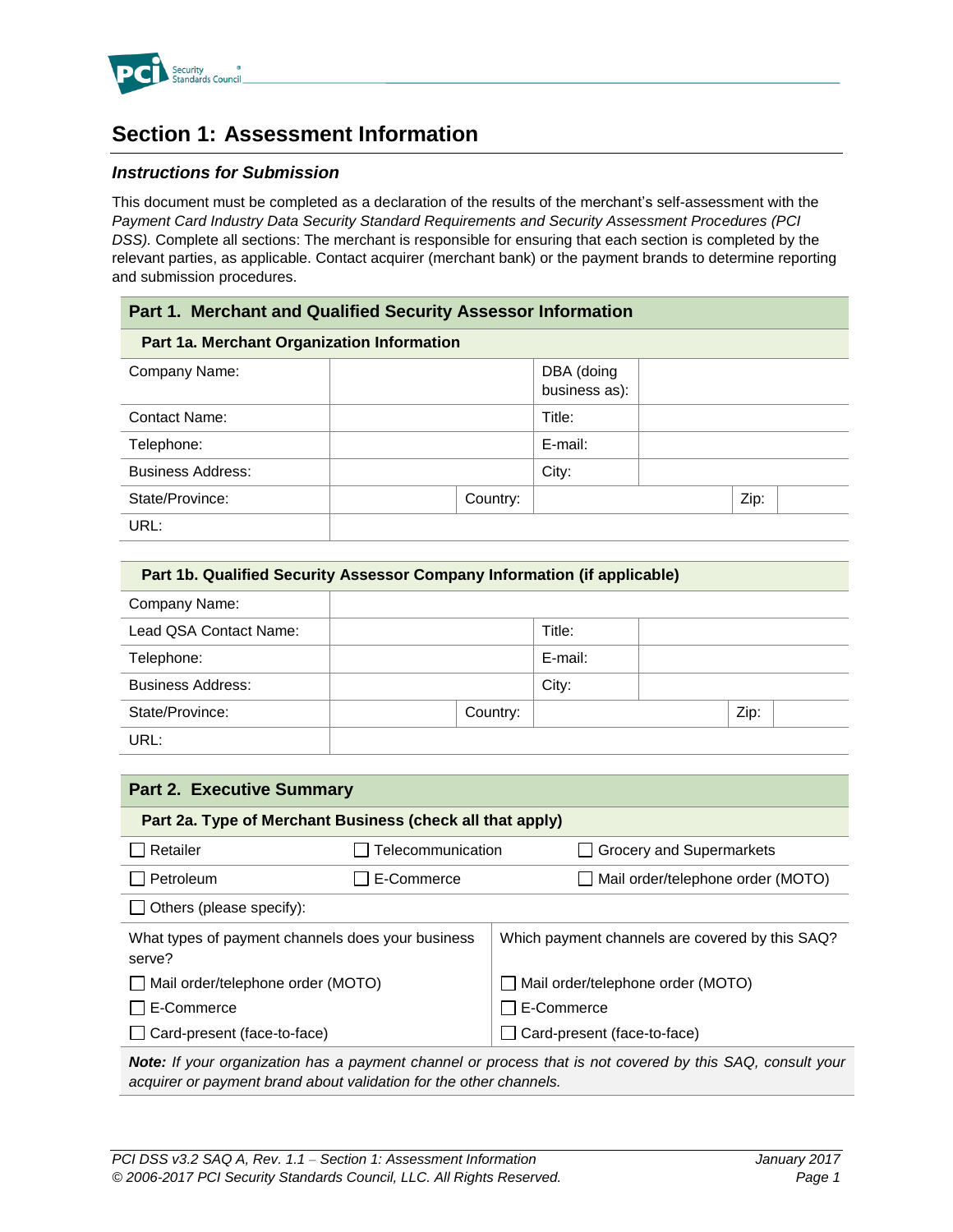

# **Part 2b. Description of Payment Card Business** How and in what capacity does your business store, process and/or transmit cardholder data?

#### **Part 2c. Locations**

List types of facilities (for example, retail outlets, corporate offices, data centers, call centers, etc.) and a summary of locations included in the PCI DSS review.

| Type of facility        | <b>Number of facilities</b><br>of this type | Location(s) of facility (city, country) |
|-------------------------|---------------------------------------------|-----------------------------------------|
| Example: Retail outlets | 3                                           | Boston, MA, USA                         |
|                         |                                             |                                         |
|                         |                                             |                                         |
|                         |                                             |                                         |
|                         |                                             |                                         |
|                         |                                             |                                         |
|                         |                                             |                                         |

#### **Part 2d. Payment Application**

Does the organization use one or more Payment Applications?  $\Box$  Yes  $\Box$  No

Provide the following information regarding the Payment Applications your organization uses:

| <b>Payment Application</b><br><b>Name</b> | <b>Version</b><br><b>Number</b> | <b>Application</b><br>Vendor | Is application<br><b>PA-DSS Listed?</b> | <b>PA-DSS Listing Expiry</b><br>date (if applicable) |
|-------------------------------------------|---------------------------------|------------------------------|-----------------------------------------|------------------------------------------------------|
|                                           |                                 |                              | $\Box$ Yes<br>l INo                     |                                                      |
|                                           |                                 |                              | $\Box$ Yes<br>l No                      |                                                      |
|                                           |                                 |                              | $\Box$ Yes<br>  No                      |                                                      |
|                                           |                                 |                              | $\Box$ Yes<br><b>No</b>                 |                                                      |
|                                           |                                 |                              | Yes<br>T No                             |                                                      |

| <b>Part 2e. Description of Environment</b>                                                                                                                       |                              |
|------------------------------------------------------------------------------------------------------------------------------------------------------------------|------------------------------|
| Provide a <b>high-level</b> description of the environment covered by<br>this assessment.                                                                        |                              |
| For example:                                                                                                                                                     |                              |
| • Connections into and out of the cardholder data environment<br>$(CDE)$ .                                                                                       |                              |
| • Critical system components within the CDE, such as POS<br>devices, databases, web servers, etc., and any other<br>necessary payment components, as applicable. |                              |
| Does your business use network segmentation to affect the scope of your PCI DSS<br>environment?                                                                  | Yes<br>No.<br>$\blacksquare$ |
| (Refer to "Network Segmentation" section of PCI DSS for guidance on network<br>segmentation)                                                                     |                              |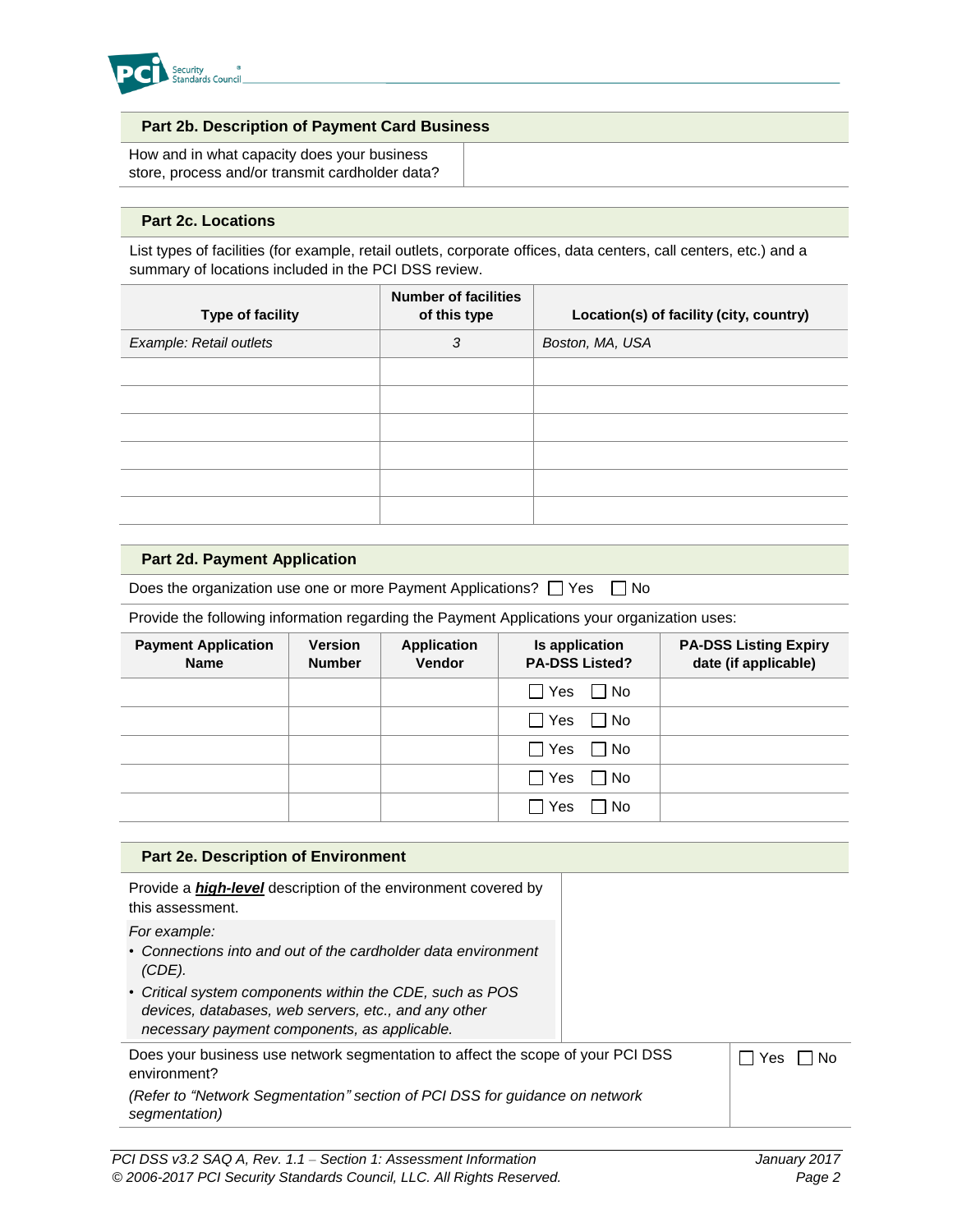

| <b>Part 2f. Third-Party Service Providers</b>                                                                                                                                                                                                                                              |                    |
|--------------------------------------------------------------------------------------------------------------------------------------------------------------------------------------------------------------------------------------------------------------------------------------------|--------------------|
| Does your company use a Qualified Integrator & Reseller (QIR)?                                                                                                                                                                                                                             | N٥<br>Yes          |
| If Yes:                                                                                                                                                                                                                                                                                    |                    |
| Name of QIR Company:                                                                                                                                                                                                                                                                       |                    |
| <b>QIR Individual Name:</b>                                                                                                                                                                                                                                                                |                    |
| Description of services provided by QIR:                                                                                                                                                                                                                                                   |                    |
| Does your company share cardholder data with any third-party service providers (for<br>example, Qualified Integrator & Resellers (QIR), gateways, payment processors, payment<br>service providers (PSP), web-hosting companies, airline booking agents, loyalty program<br>agents, etc.)? | l No<br><b>Yes</b> |

*If Yes:*

| <b>Description of services provided:</b> |
|------------------------------------------|
|                                          |
|                                          |
|                                          |
|                                          |
|                                          |
|                                          |
|                                          |

*Note: Requirement 12.8 applies to all entities in this list.*

### **Part 2g. Eligibility to Complete SAQ A**

Merchant certifies eligibility to complete this shortened version of the Self-Assessment Questionnaire because, for this payment channel:

| Merchant accepts only card-not-present (e-commerce or mail/telephone-order) transactions);                                                                                                                 |
|------------------------------------------------------------------------------------------------------------------------------------------------------------------------------------------------------------|
| All processing of cardholder data is entirely outsourced to PCI DSS validated third-party service<br>providers;                                                                                            |
| Merchant does not electronically store, process, or transmit any cardholder data on merchant systems<br>or premises, but relies entirely on a third party(s) to handle all these functions;                |
| Merchant has confirmed that all third party(s) handling storage, processing, and/or transmission of<br>cardholder data are PCI DSS compliant; and                                                          |
| Any cardholder data the merchant retains is on paper (for example, printed reports or receipts), and<br>these documents are not received electronically.                                                   |
| Additionally, for e-commerce channels:<br>All elements of the payment page(s) delivered to the consumer's browser originate only and directly<br>from a PCI DSS validated third-party service provider(s). |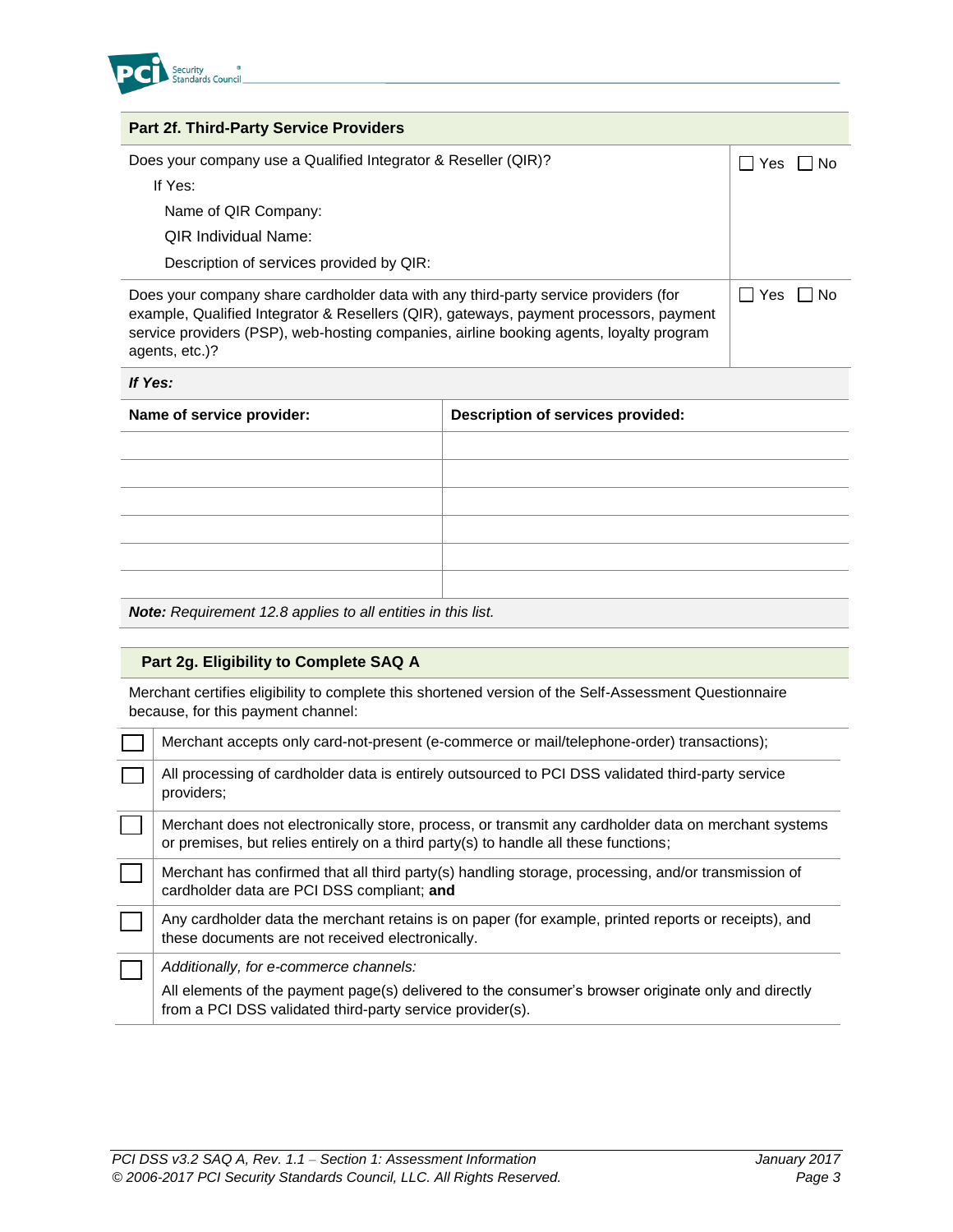

# **Section 2: Self-Assessment Questionnaire A**

*Note: The following questions are numbered according to PCI DSS requirements and testing procedures, as defined in the* PCI DSS Requirements and Security Assessment Procedures *document.* 

#### **Self-assessment completion date:**

### **Build and Maintain a Secure Network and Systems**

*Requirement 2: Do not use vendor-supplied defaults for system passwords and other security parameters*

| <b>PCI DSS Question</b> |                                                                                                                                                                                                                                                                                                                                                                                                                             | <b>Expected Testing</b>                                                                                                                                                                                   | <b>Response</b><br>(Check one response for each<br>question) |                               |           |     |  |
|-------------------------|-----------------------------------------------------------------------------------------------------------------------------------------------------------------------------------------------------------------------------------------------------------------------------------------------------------------------------------------------------------------------------------------------------------------------------|-----------------------------------------------------------------------------------------------------------------------------------------------------------------------------------------------------------|--------------------------------------------------------------|-------------------------------|-----------|-----|--|
|                         |                                                                                                                                                                                                                                                                                                                                                                                                                             |                                                                                                                                                                                                           | <b>Yes</b>                                                   | <b>Yes with</b><br><b>CCW</b> | <b>No</b> | N/A |  |
| 2.1                     | Are vendor-supplied defaults always changed<br>(a)<br>before installing a system on the network?<br>This applies to ALL default passwords, including but<br>not limited to those used by operating systems,<br>software that provides security services, application<br>and system accounts, point-of-sale (POS) terminals,<br>payment applications, Simple Network Management<br>Protocol (SNMP) community strings, etc.). | Review policies and procedures<br>$\blacksquare$<br>Examine vendor documentation<br>٠<br>Observe system configurations and<br>$\blacksquare$<br>account settings<br>Interview personnel<br>$\blacksquare$ |                                                              |                               |           |     |  |
|                         | Are unnecessary default accounts removed or<br>(b)<br>disabled before installing a system on the<br>network?                                                                                                                                                                                                                                                                                                                | Review policies and procedures<br>٠<br>Review vendor documentation<br>٠<br>Examine system configurations and<br>٠<br>account settings<br>Interview personnel<br>٠                                         |                                                              |                               |           |     |  |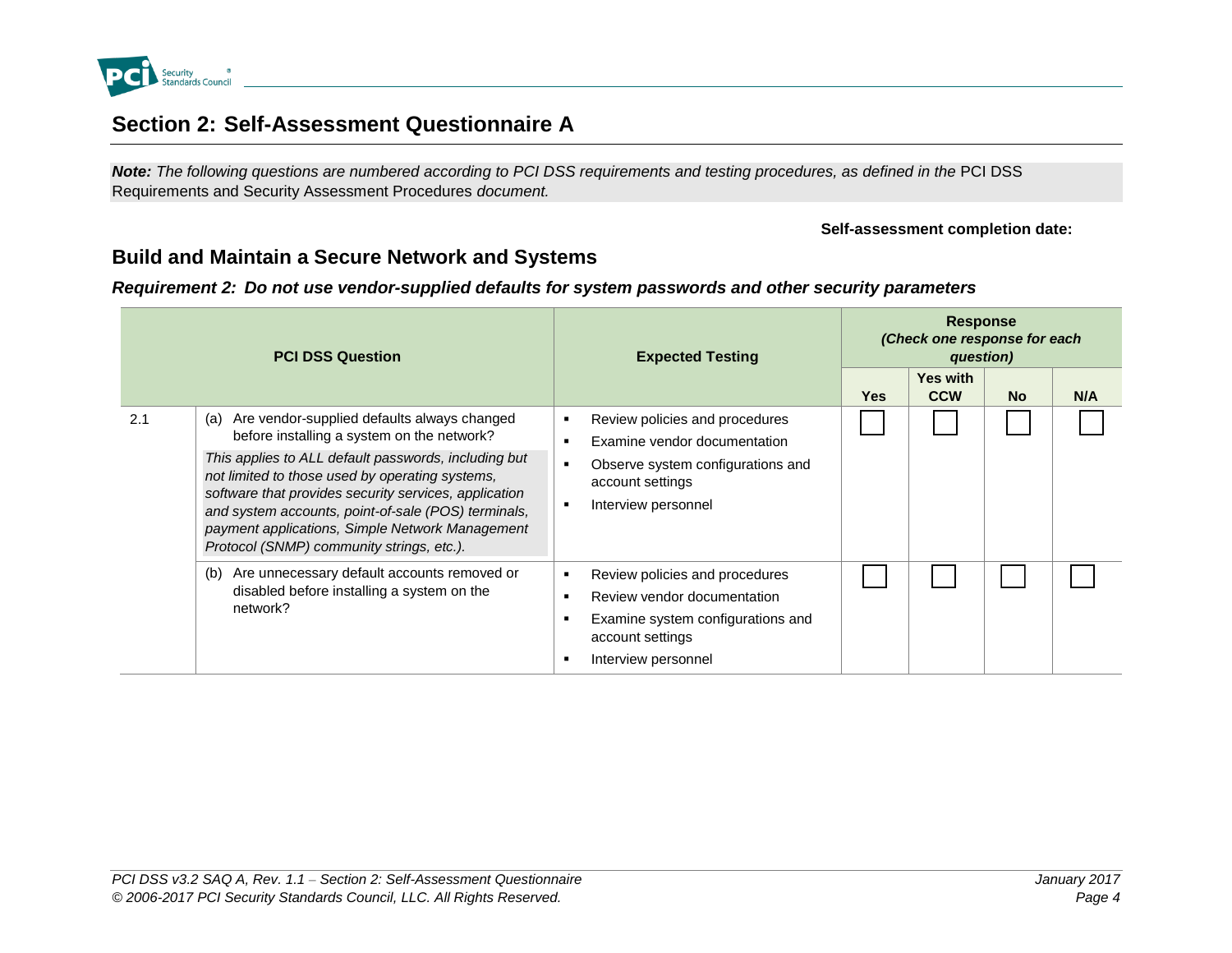

# **Implement Strong Access Control Measures**

*Requirement 8: Identify and authenticate access to system components*

| <b>PCI DSS Question</b>                                                                                                |                                                                                                                                                                                                                                                                                                                                                                        | <b>Expected Testing</b>                                                                                                                                                                              | <b>Response</b><br>(Check one response for each<br>question) |                               |           |     |
|------------------------------------------------------------------------------------------------------------------------|------------------------------------------------------------------------------------------------------------------------------------------------------------------------------------------------------------------------------------------------------------------------------------------------------------------------------------------------------------------------|------------------------------------------------------------------------------------------------------------------------------------------------------------------------------------------------------|--------------------------------------------------------------|-------------------------------|-----------|-----|
|                                                                                                                        |                                                                                                                                                                                                                                                                                                                                                                        |                                                                                                                                                                                                      | <b>Yes</b>                                                   | <b>Yes with</b><br><b>CCW</b> | <b>No</b> | N/A |
| Are all users assigned a unique ID before allowing<br>8.1.1<br>them to access system components or cardholder<br>data? |                                                                                                                                                                                                                                                                                                                                                                        | Review password procedures<br>$\blacksquare$<br>Interview personnel<br>$\blacksquare$                                                                                                                |                                                              |                               |           |     |
| Is access for any terminated users immediately<br>8.1.3<br>deactivated or removed?                                     |                                                                                                                                                                                                                                                                                                                                                                        | Review password procedures<br>$\blacksquare$<br>Examine terminated users accounts<br>л<br>Review current access lists<br>$\blacksquare$<br>Observe returned physical<br>л.<br>authentication devices |                                                              |                               |           |     |
| 8.2                                                                                                                    | In addition to assigning a unique ID, is one or more of<br>the following methods employed to authenticate all<br>users?<br>Something you know, such as a password or<br>٠<br>passphrase<br>Something you have, such as a token device or<br>$\blacksquare$<br>smart card<br>Something you are, such as a biometric<br>٠                                                | Review password procedures<br>$\blacksquare$<br>Observe authentication processes<br>$\blacksquare$                                                                                                   |                                                              |                               |           |     |
| 8.2.3                                                                                                                  | Are user password parameters configured to<br>(a)<br>require passwords/passphrases meet the<br>following?<br>A minimum password length of at least<br>seven characters<br>Contain both numeric and alphabetic<br>characters<br>Alternatively, the passwords/passphrases must have<br>complexity and strength at least equivalent to the<br>parameters specified above. | Examine system configuration settings<br>$\blacksquare$<br>to verify password parameters                                                                                                             |                                                              |                               |           |     |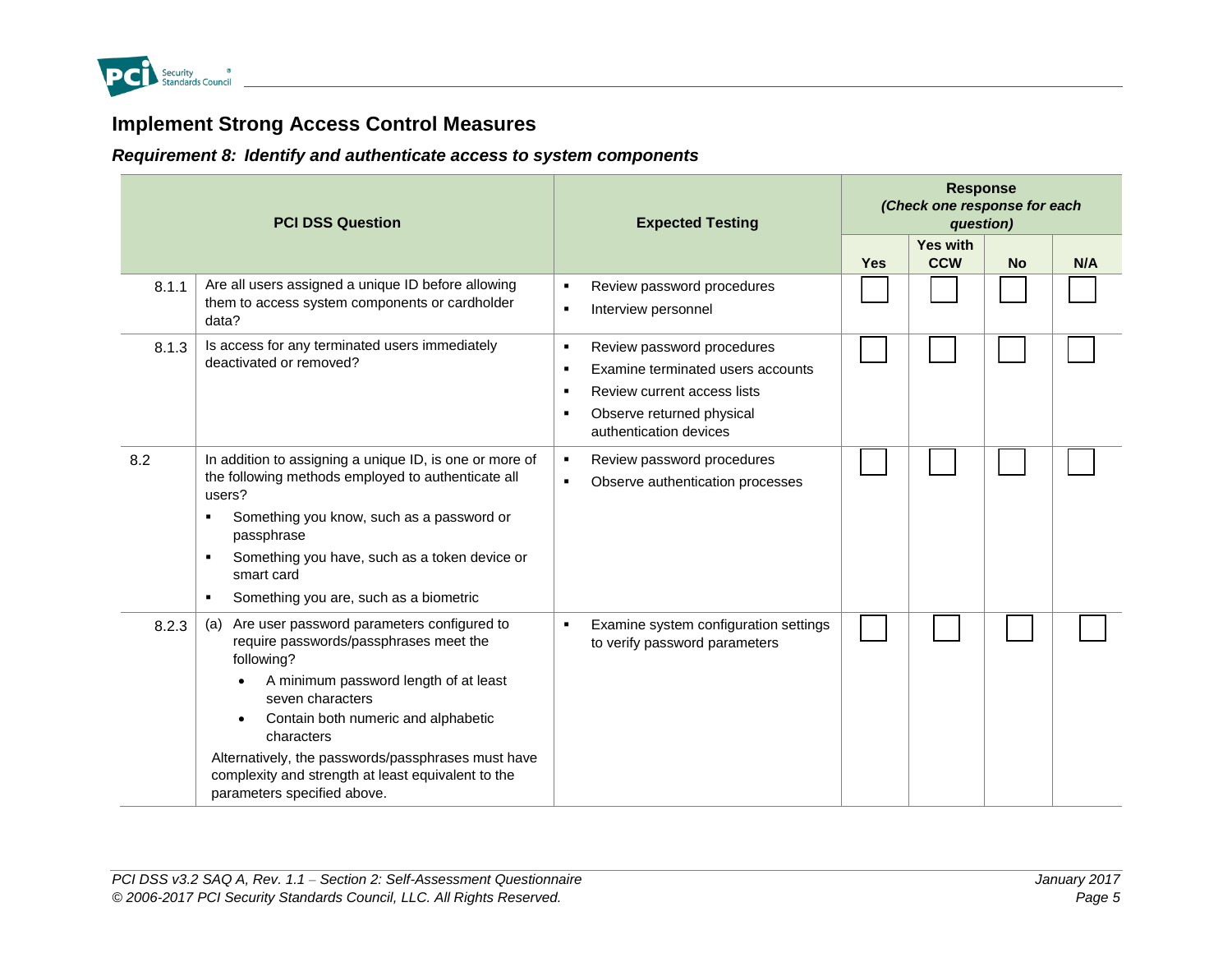

| <b>PCI DSS Question</b> |                                                                                                                                                                                                                                                                                                                                                                            | <b>Expected Testing</b>                                                             | <b>Response</b><br>(Check one response for each<br>question) |                               |           |     |  |
|-------------------------|----------------------------------------------------------------------------------------------------------------------------------------------------------------------------------------------------------------------------------------------------------------------------------------------------------------------------------------------------------------------------|-------------------------------------------------------------------------------------|--------------------------------------------------------------|-------------------------------|-----------|-----|--|
|                         |                                                                                                                                                                                                                                                                                                                                                                            |                                                                                     | Yes.                                                         | <b>Yes with</b><br><b>CCW</b> | <b>No</b> | N/A |  |
| 8.5                     | Are group, shared, or generic accounts, passwords, or<br>other authentication methods prohibited as follows:<br>Generic user IDs and accounts are disabled or<br>removed;<br>Shared user IDs for system administration<br>activities and other critical functions do not exist;<br>and<br>Shared and generic user IDs are not used to<br>administer any system components? | Review policies and procedures<br>Е<br>Examine user ID lists<br>Interview personnel |                                                              |                               |           |     |  |

### *Requirement 9: Restrict physical access to cardholder data*

| <b>PCI DSS Question</b> |                                                                                                                                                        |                                  | <b>Expected Testing</b>                                                                    | <b>Response</b><br>(Check one response for each<br>question) |                               |           |     |
|-------------------------|--------------------------------------------------------------------------------------------------------------------------------------------------------|----------------------------------|--------------------------------------------------------------------------------------------|--------------------------------------------------------------|-------------------------------|-----------|-----|
|                         |                                                                                                                                                        |                                  |                                                                                            | <b>Yes</b>                                                   | <b>Yes with</b><br><b>CCW</b> | <b>No</b> | N/A |
| 9.5                     | Are all media physically secured (including but not<br>limited to computers, removable electronic media,<br>paper receipts, paper reports, and faxes)? | $\blacksquare$<br>$\blacksquare$ | Review policies and procedures for<br>physically securing media<br>Interview personnel     |                                                              |                               |           |     |
|                         | For purposes of Requirement 9, "media" refers to all<br>paper and electronic media containing cardholder<br>data.                                      |                                  |                                                                                            |                                                              |                               |           |     |
| 9.6                     | Is strict control maintained over the internal or<br>(a)<br>external distribution of any kind of media?                                                | $\blacksquare$                   | Review policies and procedures for<br>distribution of media                                |                                                              |                               |           |     |
|                         | (b) Do controls include the following:                                                                                                                 |                                  |                                                                                            |                                                              |                               |           |     |
| 9.6.1                   | Is media classified so the sensitivity of the data can be<br>determined?                                                                               | ٠<br>$\blacksquare$              | Review policies and procedures for<br>media classification<br>Interview security personnel |                                                              |                               |           |     |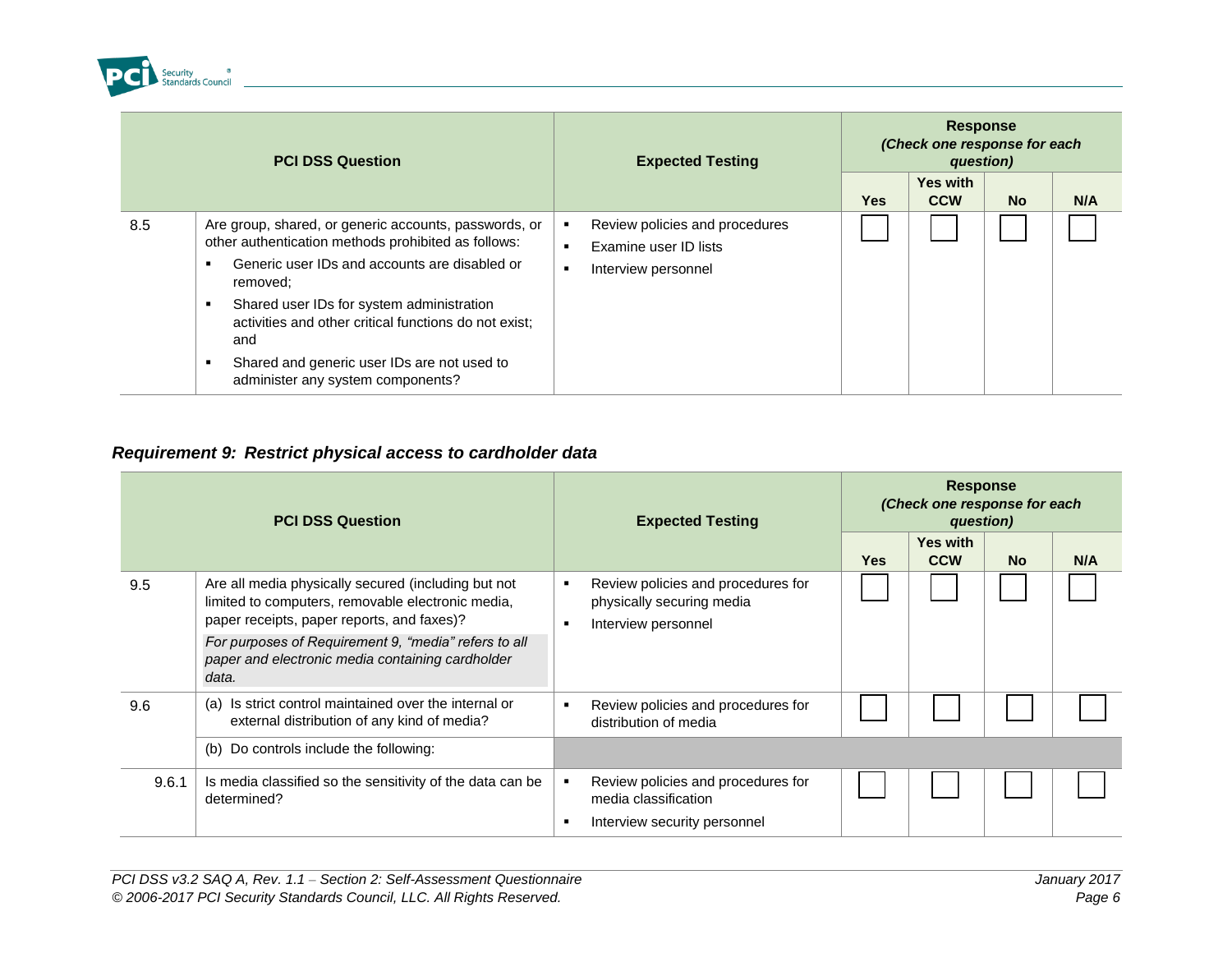

| <b>PCI DSS Question</b>                                                                                                         |                                                                                                                                            | <b>Expected Testing</b>                                                                                                              | <b>Response</b><br>(Check one response for each<br>question) |                               |           |     |
|---------------------------------------------------------------------------------------------------------------------------------|--------------------------------------------------------------------------------------------------------------------------------------------|--------------------------------------------------------------------------------------------------------------------------------------|--------------------------------------------------------------|-------------------------------|-----------|-----|
|                                                                                                                                 |                                                                                                                                            |                                                                                                                                      | <b>Yes</b>                                                   | <b>Yes with</b><br><b>CCW</b> | <b>No</b> | N/A |
| Is media sent by secured courier or other delivery<br>9.6.2<br>method that can be accurately tracked?                           |                                                                                                                                            | Interview personnel<br>$\blacksquare$<br>Examine media distribution tracking<br>$\blacksquare$<br>logs and documentation             |                                                              |                               |           |     |
| 9.6.3<br>Is management approval obtained prior to moving the<br>media (especially when media is distributed to<br>individuals)? |                                                                                                                                            | Interview personnel<br>п.<br>Examine media distribution tracking<br>٠<br>logs and documentation                                      |                                                              |                               |           |     |
| 9.7<br>Is strict control maintained over the storage and<br>accessibility of media?                                             |                                                                                                                                            | Review policies and procedures<br>٠                                                                                                  |                                                              |                               |           |     |
| Is all media destroyed when it is no longer needed<br>9.8<br>(a)<br>for business or legal reasons?                              |                                                                                                                                            | Review periodic media destruction<br>$\blacksquare$<br>policies and procedures                                                       |                                                              |                               |           |     |
|                                                                                                                                 | Is media destruction performed as follows:<br>(c)                                                                                          |                                                                                                                                      |                                                              |                               |           |     |
| 9.8.1                                                                                                                           | (a) Are hardcopy materials cross-cut shredded,<br>incinerated, or pulped so that cardholder data<br>cannot be reconstructed?               | Review periodic media destruction<br>$\blacksquare$<br>policies and procedures<br>Interview personnel<br>٠<br>Observe processes<br>٠ |                                                              |                               |           |     |
|                                                                                                                                 | Are storage containers used for materials that<br>(b)<br>contain information to be destroyed secured to<br>prevent access to the contents? | Examine security of storage<br>٠<br>containers                                                                                       |                                                              |                               |           |     |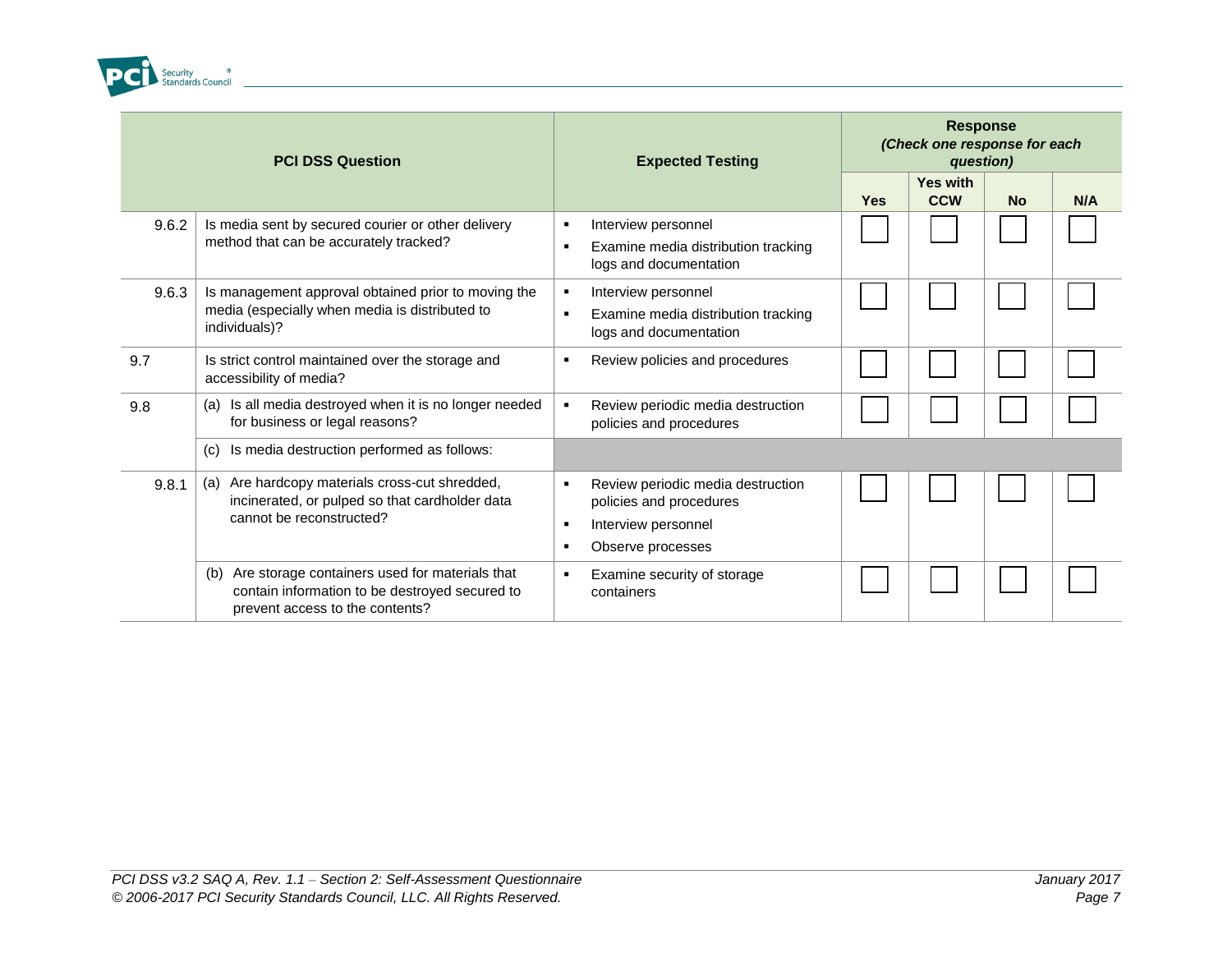

# **Maintain an Information Security Policy**

### *Requirement 12: Maintain a policy that addresses information security for all personnel*

*Note: For the purposes of Requirement 12, "personnel" refers to full-time part-time employees, temporary employees and personnel, and contractors and consultants who are "resident" on the entity's site or otherwise have access to the company's site cardholder data environment.*

| <b>PCI DSS Question</b> |                                                                                                                                                                                                                                                                                                                                                                                                                                                                                                                                           | <b>Expected Testing</b>                                                                                        | <b>Response</b><br>(Check one response for each<br>question) |                               |           |     |  |
|-------------------------|-------------------------------------------------------------------------------------------------------------------------------------------------------------------------------------------------------------------------------------------------------------------------------------------------------------------------------------------------------------------------------------------------------------------------------------------------------------------------------------------------------------------------------------------|----------------------------------------------------------------------------------------------------------------|--------------------------------------------------------------|-------------------------------|-----------|-----|--|
|                         |                                                                                                                                                                                                                                                                                                                                                                                                                                                                                                                                           |                                                                                                                | <b>Yes</b>                                                   | <b>Yes with</b><br><b>CCW</b> | <b>No</b> | N/A |  |
| 12.8                    | Are policies and procedures maintained and<br>implemented to manage service providers with whom<br>cardholder data is shared, or that could affect the<br>security of cardholder data, as follows:                                                                                                                                                                                                                                                                                                                                        |                                                                                                                |                                                              |                               |           |     |  |
| 12.8.1                  | Is a list of service providers maintained, including a<br>description of the service(s) provided?                                                                                                                                                                                                                                                                                                                                                                                                                                         | Review policies and procedures<br>٠<br>Observe processes<br>$\blacksquare$<br>Review list of service providers |                                                              |                               |           |     |  |
| 12.8.2                  | Is a written agreement maintained that includes an<br>acknowledgement that the service providers are<br>responsible for the security of cardholder data the<br>service providers possess or otherwise store, process,<br>or transmit on behalf of the customer, or to the extent<br>that they could impact the security of the customer's<br>cardholder data environment?<br>Note: The exact wording of an acknowledgement will<br>depend on the agreement between the two parties, the<br>details of the service being provided, and the | Observe written agreements<br>٠<br>Review policies and procedures                                              |                                                              |                               |           |     |  |
|                         | responsibilities assigned to each party. The<br>acknowledgement does not have to include the exact<br>wording provided in this requirement.                                                                                                                                                                                                                                                                                                                                                                                               |                                                                                                                |                                                              |                               |           |     |  |
| 12.8.3                  | Is there an established process for engaging service<br>providers, including proper due diligence prior to<br>engagement?                                                                                                                                                                                                                                                                                                                                                                                                                 | Observe processes<br>$\blacksquare$<br>Review policies and procedures and<br>supporting documentation          |                                                              |                               |           |     |  |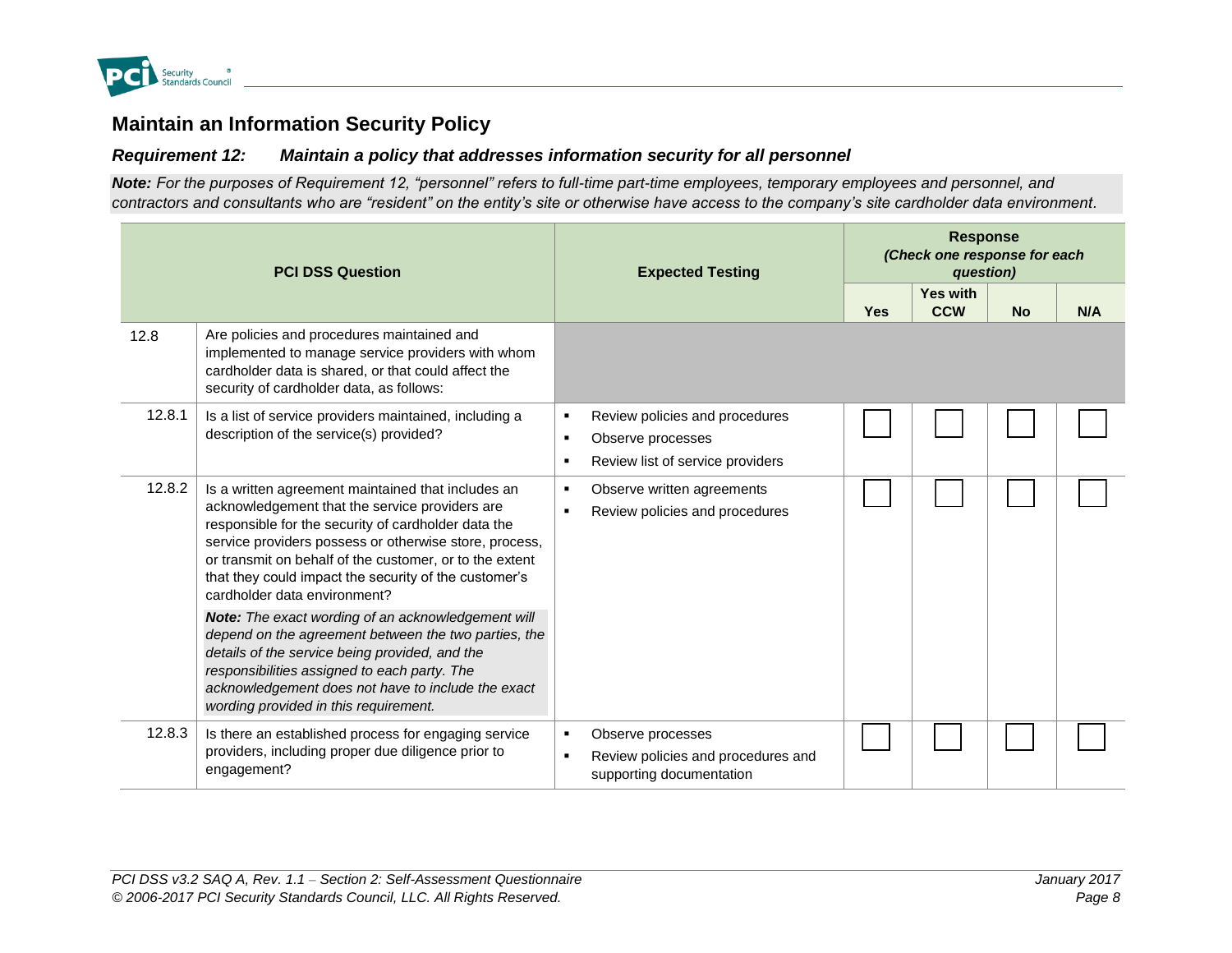

| <b>PCI DSS Question</b> |                                                                                                                                             | <b>Expected Testing</b>                                                             |     | <b>Response</b><br>(Check one response for each<br>question) |           |     |  |
|-------------------------|---------------------------------------------------------------------------------------------------------------------------------------------|-------------------------------------------------------------------------------------|-----|--------------------------------------------------------------|-----------|-----|--|
|                         |                                                                                                                                             |                                                                                     | Yes | Yes with<br><b>CCW</b>                                       | <b>No</b> | N/A |  |
| 12.8.4                  | Is a program maintained to monitor service providers'<br>PCI DSS compliance status at least annually?                                       | Observe processes<br>Review policies and procedures and<br>supporting documentation |     |                                                              |           |     |  |
| 12.8.5                  | Is information maintained about which PCI DSS<br>requirements are managed by each service provider,<br>and which are managed by the entity? | Observe processes<br>Review policies and procedures and<br>supporting documentation |     |                                                              |           |     |  |
| 12.10.1                 | (a) Has an incident response plan been created to be<br>implemented in the event of system breach?                                          | Review the incident response plan<br>Review incident response plan<br>procedures    |     |                                                              |           |     |  |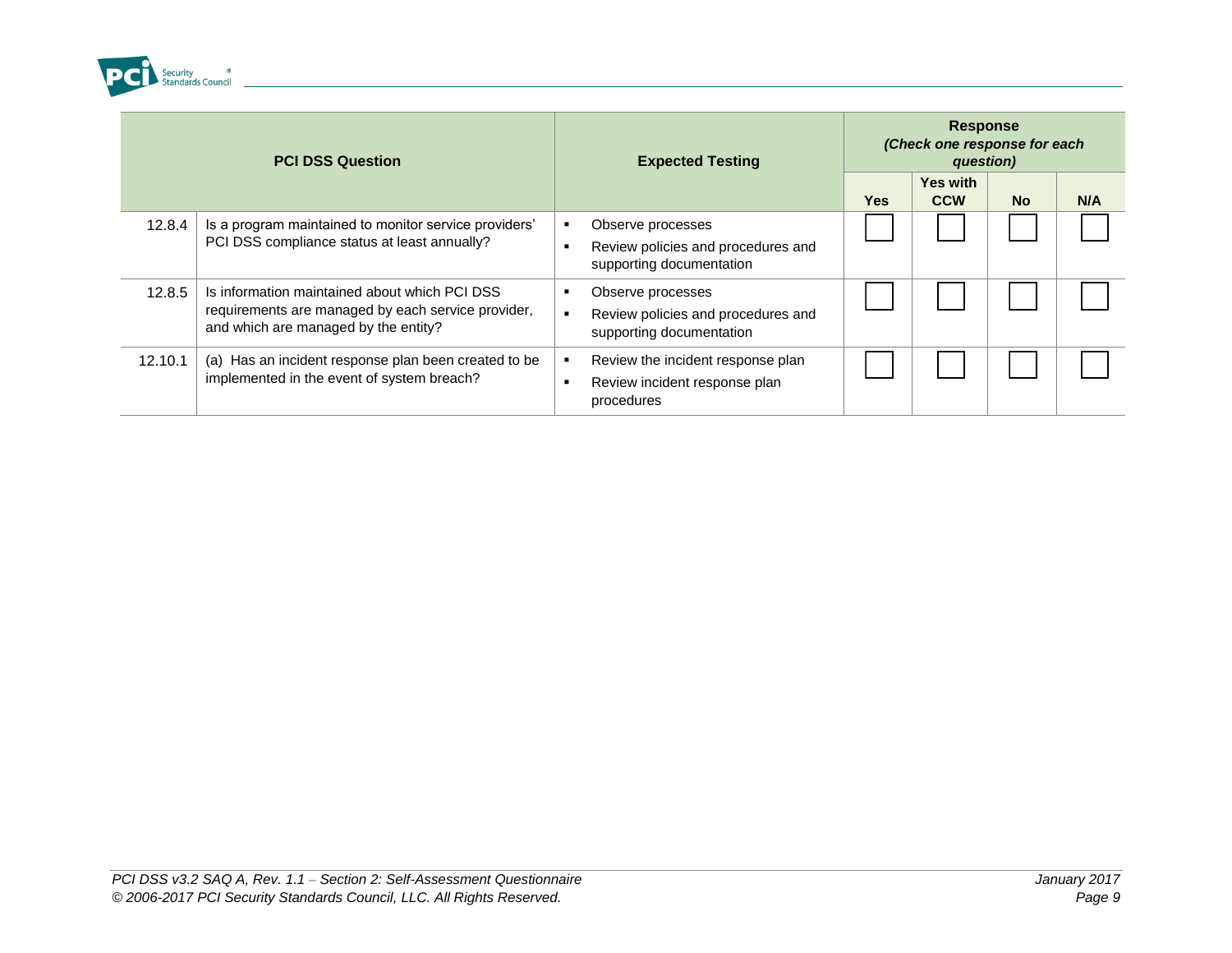

## **Appendix A: Additional PCI DSS Requirements**

### *Appendix A1: Additional PCI DSS Requirements for Shared Hosting Providers*

This appendix is not used for merchant assessments.

### *Appendix A2: Additional PCI DSS Requirements for Entities using SSL/early TLS*

This appendix is not used for SAQ A merchant assessments

### *Appendix A3: Designated Entities Supplemental Validation (DESV)*

This Appendix applies only to entities designated by a payment brand(s) or acquirer as requiring additional validation of existing PCI DSS requirements. Entities required to validate to this Appendix should use the DESV Supplemental Reporting Template and Supplemental Attestation of Compliance for reporting, and consult with the applicable payment brand and/or acquirer for submission procedures.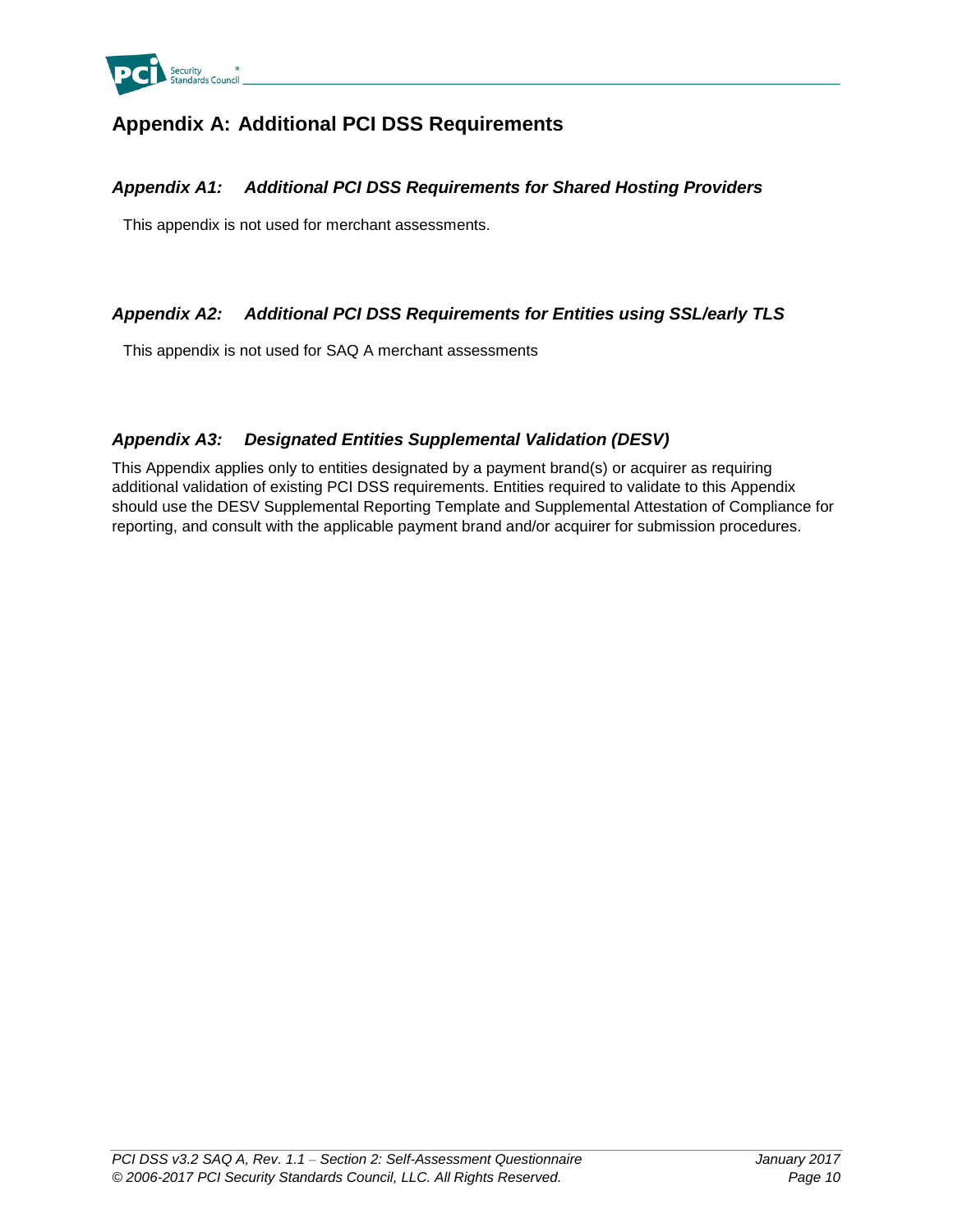

## **Appendix B: Compensating Controls Worksheet**

*Use this worksheet to define compensating controls for any requirement where "YES with CCW" was checked.*

*Note: Only companies that have undertaken a risk analysis and have legitimate technological or documented business constraints can consider the use of compensating controls to achieve compliance.*

*Refer to Appendices B, C, and D of PCI DSS for information about compensating controls and guidance on how to complete this worksheet.*

### **Requirement Number and Definition:**

|         |                                                         | <b>Information Required</b>                                                                                                                   | <b>Explanation</b> |
|---------|---------------------------------------------------------|-----------------------------------------------------------------------------------------------------------------------------------------------|--------------------|
| 1.      | <b>Constraints</b>                                      | List constraints precluding compliance<br>with the original requirement.                                                                      |                    |
| $2_{-}$ | Objective                                               | Define the objective of the original<br>control; identify the objective met by<br>the compensating control.                                   |                    |
| 3.      | <b>Identified Risk</b>                                  | Identify any additional risk posed by the<br>lack of the original control.                                                                    |                    |
| 4.      | Definition of<br>Compensating<br><b>Controls</b>        | Define the compensating controls and<br>explain how they address the<br>objectives of the original control and<br>the increased risk, if any. |                    |
| 5.      | <b>Validation of</b><br>Compensating<br><b>Controls</b> | Define how the compensating controls<br>were validated and tested.                                                                            |                    |
| 6.      | <b>Maintenance</b>                                      | Define process and controls in place to<br>maintain compensating controls.                                                                    |                    |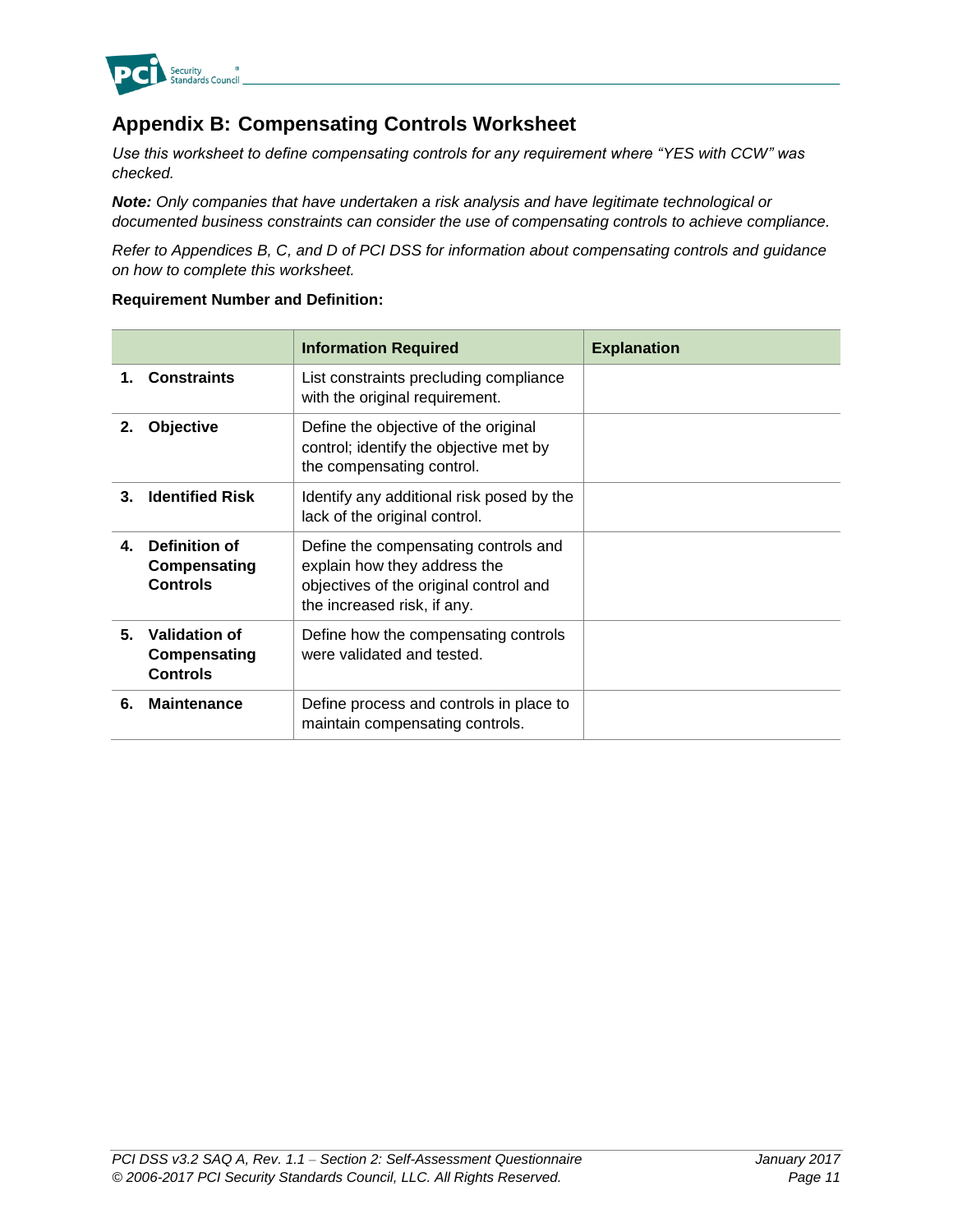

# **Appendix C: Explanation of Non-Applicability**

*If the "N/A" (Not Applicable) column was checked in the questionnaire, use this worksheet to explain why the related requirement is not applicable to your organization.*

| Requirement | <b>Reason Requirement is Not Applicable</b>    |
|-------------|------------------------------------------------|
| Example:    |                                                |
| 3.4         | Cardholder data is never stored electronically |
|             |                                                |
|             |                                                |
|             |                                                |
|             |                                                |
|             |                                                |
|             |                                                |
|             |                                                |
|             |                                                |
|             |                                                |
|             |                                                |
|             |                                                |
|             |                                                |
|             |                                                |
|             |                                                |
|             |                                                |
|             |                                                |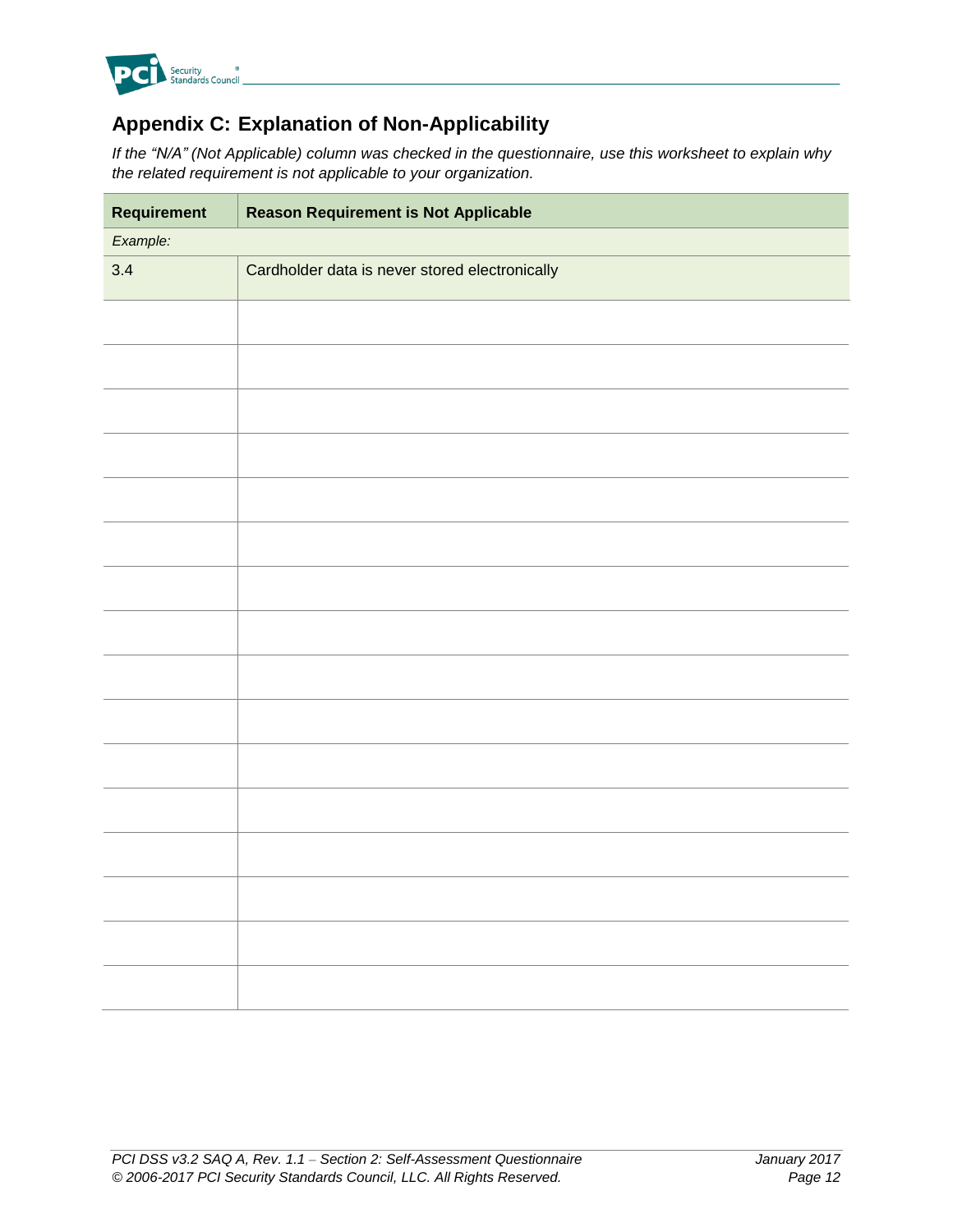

## **Section 3: Validation and Attestation Details**

### **Part 3. PCI DSS Validation**

#### **This AOC is based on results noted in SAQ A (Section 2), dated** *(SAQ completion date).*

Based on the results documented in the SAQ A noted above, the signatories identified in Parts 3b-3d, as applicable, assert(s) the following compliance status for the entity identified in Part 2 of this document: (*check one):*

**Compliant:** All sections of the PCI DSS SAQ are complete, all questions answered affirmatively, resulting in an overall **COMPLIANT** rating; thereby *(Merchant Company Name)* has demonstrated full compliance with the PCI DSS.

**Non-Compliant:** Not all sections of the PCI DSS SAQ are complete, or not all questions are answered affirmatively, resulting in an overall **NON-COMPLIANT** rating, thereby *(Merchant Company Name)* has not demonstrated full compliance with the PCI DSS.

**Target Date** for Compliance:

An entity submitting this form with a status of Non-Compliant may be required to complete the Action Plan in Part 4 of this document. *Check with your acquirer or the payment brand(s) before completing Part 4.*

**Compliant but with Legal exception:** One or more requirements are marked "No" due to a legal restriction that prevents the requirement from being met. This option requires additional review from acquirer or payment brand.

*If checked, complete the following:*

| <b>Affected Requirement</b> | Details of how legal constraint prevents requirement being met |
|-----------------------------|----------------------------------------------------------------|
|                             |                                                                |
|                             |                                                                |
|                             |                                                                |

#### **Part 3a. Acknowledgement of Status**

#### **Signatory(s) confirms:**

#### *(Check all that apply)*

| PCI DSS Self-Assessment Questionnaire A, Version (version of SAQ), was completed according to the<br>instructions therein.                          |
|-----------------------------------------------------------------------------------------------------------------------------------------------------|
| All information within the above-referenced SAQ and in this attestation fairly represents the results of<br>my assessment in all material respects. |
| I have confirmed with my payment application vendor that my payment system does not store sensitive<br>authentication data after authorization.     |
| I have read the PCI DSS and I recognize that I must maintain PCI DSS compliance, as applicable to<br>my environment, at all times.                  |
| If my environment changes, I recognize I must reassess my environment and implement any additional<br>PCI DSS requirements that apply.              |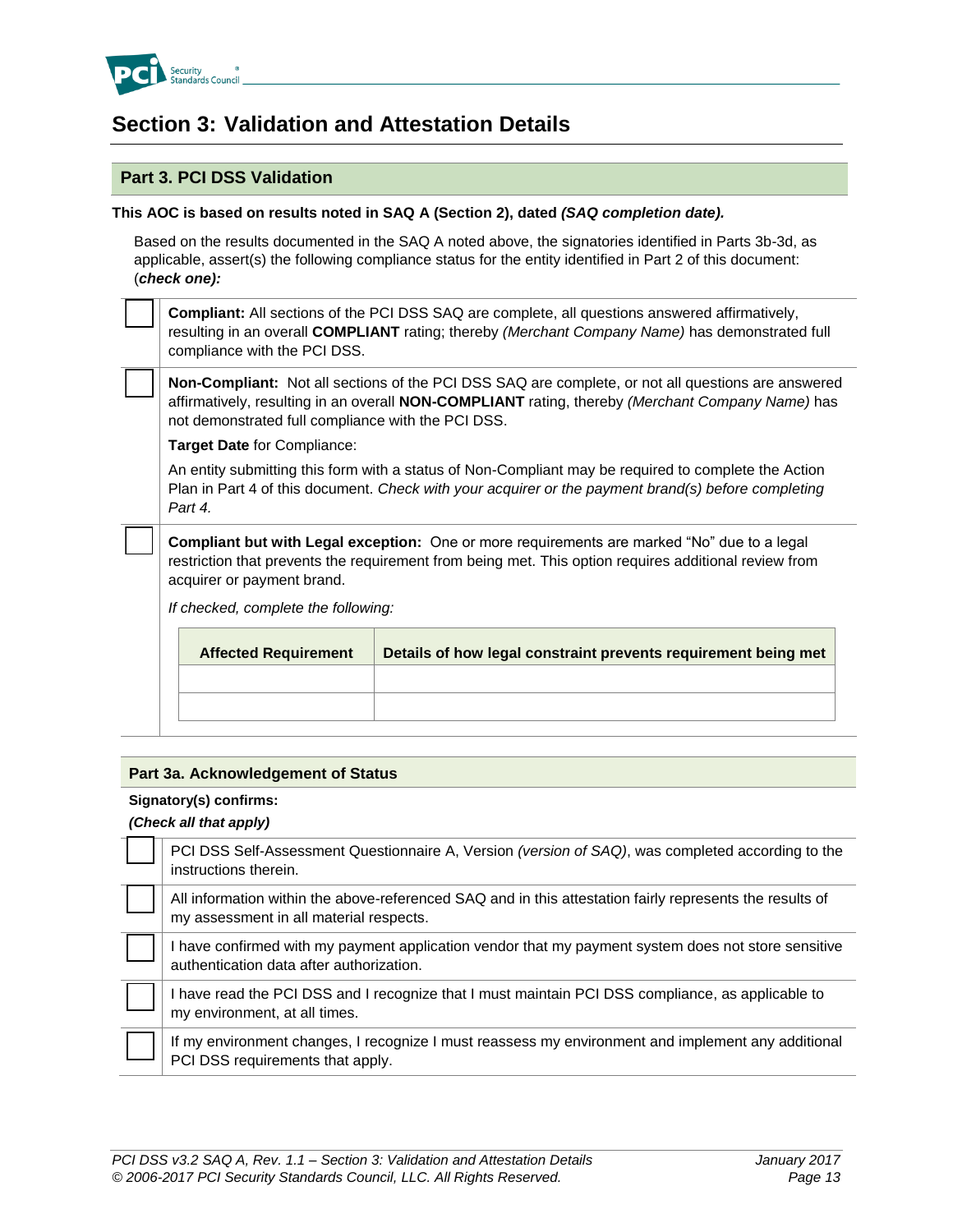

l

| Part 3a. Acknowledgement of Status (continued) |                                                                                                                                                                                                                      |  |  |  |
|------------------------------------------------|----------------------------------------------------------------------------------------------------------------------------------------------------------------------------------------------------------------------|--|--|--|
|                                                | No evidence of full track data <sup>1</sup> , CAV2, CVC2, CID, or CVV2 data <sup>2</sup> , or PIN data <sup>3</sup> storage after transaction authorization was found on ANY system reviewed during this assessment. |  |  |  |
|                                                | ASV scans are being completed by the PCI SSC Approved Scanning Vendor (ASV Name)                                                                                                                                     |  |  |  |
|                                                |                                                                                                                                                                                                                      |  |  |  |

### **Part 3b. Merchant Attestation**

| Signature of Merchant Executive Officer $\uparrow$ | Date:  |  |
|----------------------------------------------------|--------|--|
| Merchant Executive Officer Name:                   | Title: |  |

| Part 3c. Qualified Security Assessor (QSA) Acknowledgement (if applicable)              |  |  |  |  |  |
|-----------------------------------------------------------------------------------------|--|--|--|--|--|
| If a QSA was involved or assisted with this<br>assessment, describe the role performed: |  |  |  |  |  |

| Signature of Duly Authorized Officer of QSA Company $\uparrow$ | Date:        |  |
|----------------------------------------------------------------|--------------|--|
| Duly Authorized Officer Name:                                  | QSA Company: |  |

| Part 3d. Internal Security Assessor (ISA) Involvement (if applicable)                                                         |  |  |  |  |
|-------------------------------------------------------------------------------------------------------------------------------|--|--|--|--|
| If an ISA(s) was involved or assisted with this<br>assessment, identify the ISA personnel and<br>describe the role performed: |  |  |  |  |

<sup>1</sup> Data encoded in the magnetic stripe or equivalent data on a chip used for authorization during a card-present transaction. Entities may not retain full track data after transaction authorization. The only elements of track data that may be retained are primary account number (PAN), expiration date, and cardholder name.

<sup>&</sup>lt;sup>2</sup> The three- or four-digit value printed by the signature panel or on the face of a payment card used to verify card-not-present transactions.

<sup>&</sup>lt;sup>3</sup> Personal identification number entered by cardholder during a card-present transaction, and/or encrypted PIN block present within the transaction message.